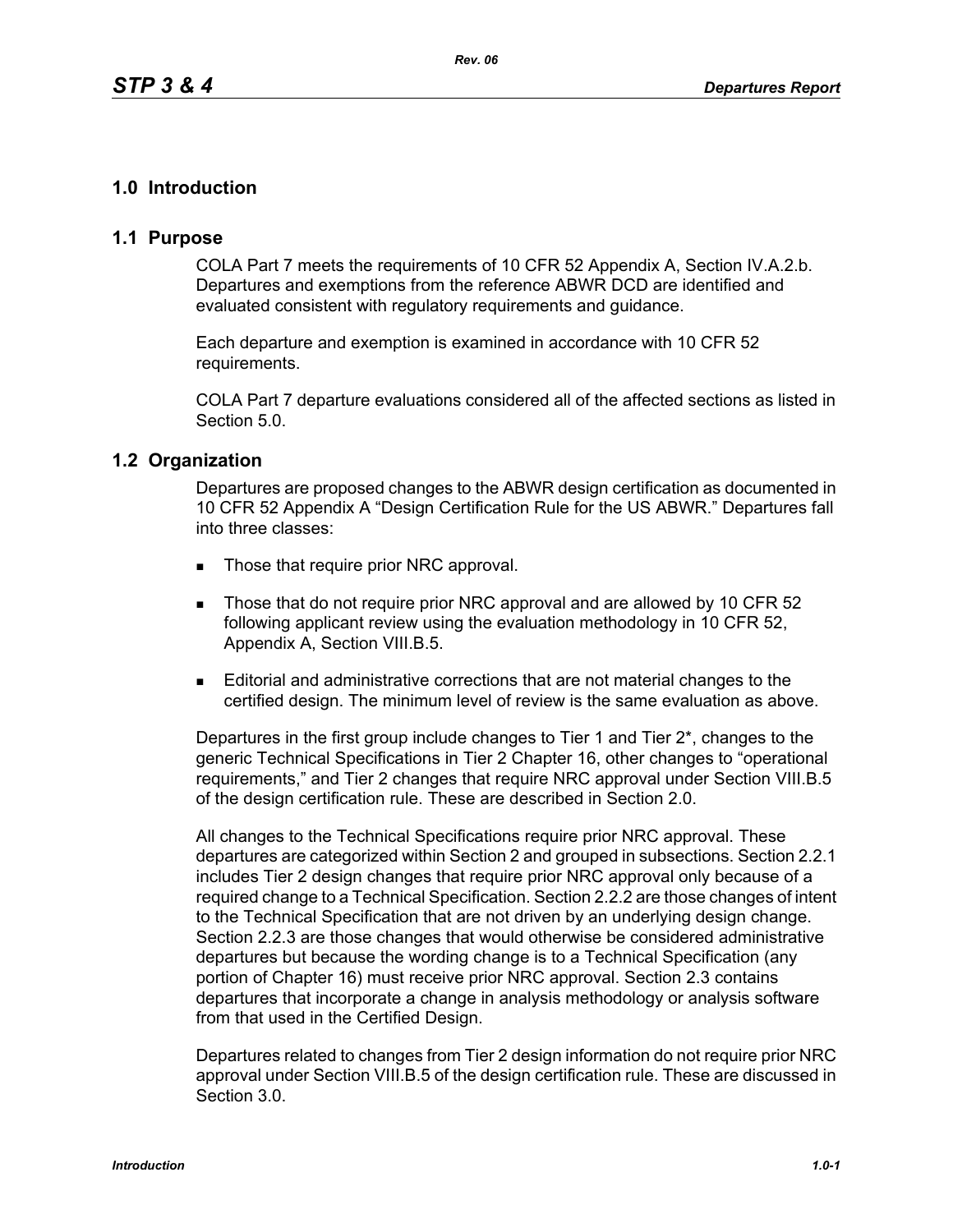Changes from the DCD text that involve no material change in the technical intent or content of the certified design are generic administrative departures. These are listed in Section 4.0 in the table format and include the correction of internal references, consistency in nomenclature, and resolution of obvious technical misstatements such as wrong units.

Departures and exemptions can affect one or more sections of the COLA. Sectional changes are linked to a primary section. The primary section assigned is the highest in the change hierarchy, i.e. Tier 1 before T2\* before Tier 2. Each departure is assigned a primary section, and all secondary sections follow. A cross-tabulation of affected sections against the primary section is also provided.

Departures are also designated as either standard (prefixed as STD), applying to STP 3 & 4 and all subsequent applications that reference the ABWR, or site-specific, applying only to this STP 3 & 4 COLA (prefixed STP).

A separate table is provided in Section 5.0 for those drawings and figures transmitted in FSAR Chapter 21 that are changed as a result of a departure. These are organized both by departure vs. drawing and drawing vs. departure for reviewer convenience.

### **1.3 Report Format**

Section 2.0 is a compilation of those reports for departures that require prior NRC approval. Each report includes a description of the conceptual change that explains the reasoning for the change. The description explains both the primary affected section and all secondary affected sections. Each description includes the regulatory justification base(s) under which the Commission may grant the departure. A summary of the safety evaluation performed prior to application submittal is also provided as well as any references to, for example, submitted license topical reports or post-certification rulemaking actions.

Section 3.0 is the compilation of those reports for which prior NRC approval is not required per 10 CFR 52. These contain a description of the change and a summary of the written evaluation of the changes under Section X.A.3 of the design certification rule. These summary reports are similar in format and level of detail as reports submitted by operating reactors as required by 10 CFR 50.59. The written evaluations are performed per procedure and the final written evaluations are documented in the design record files and are retained for the life of the plant*.*

Section 4.0 is a tabulation of the administrative departures identified in developing the STP 3 & 4 COLA. These have been screened using the "50.59-like" process and do not require NRC approval under Section VIII.B.5 of the design certification rule because they do not impact:

- **Any design function.**
- **Method of performing or controlling a design function.**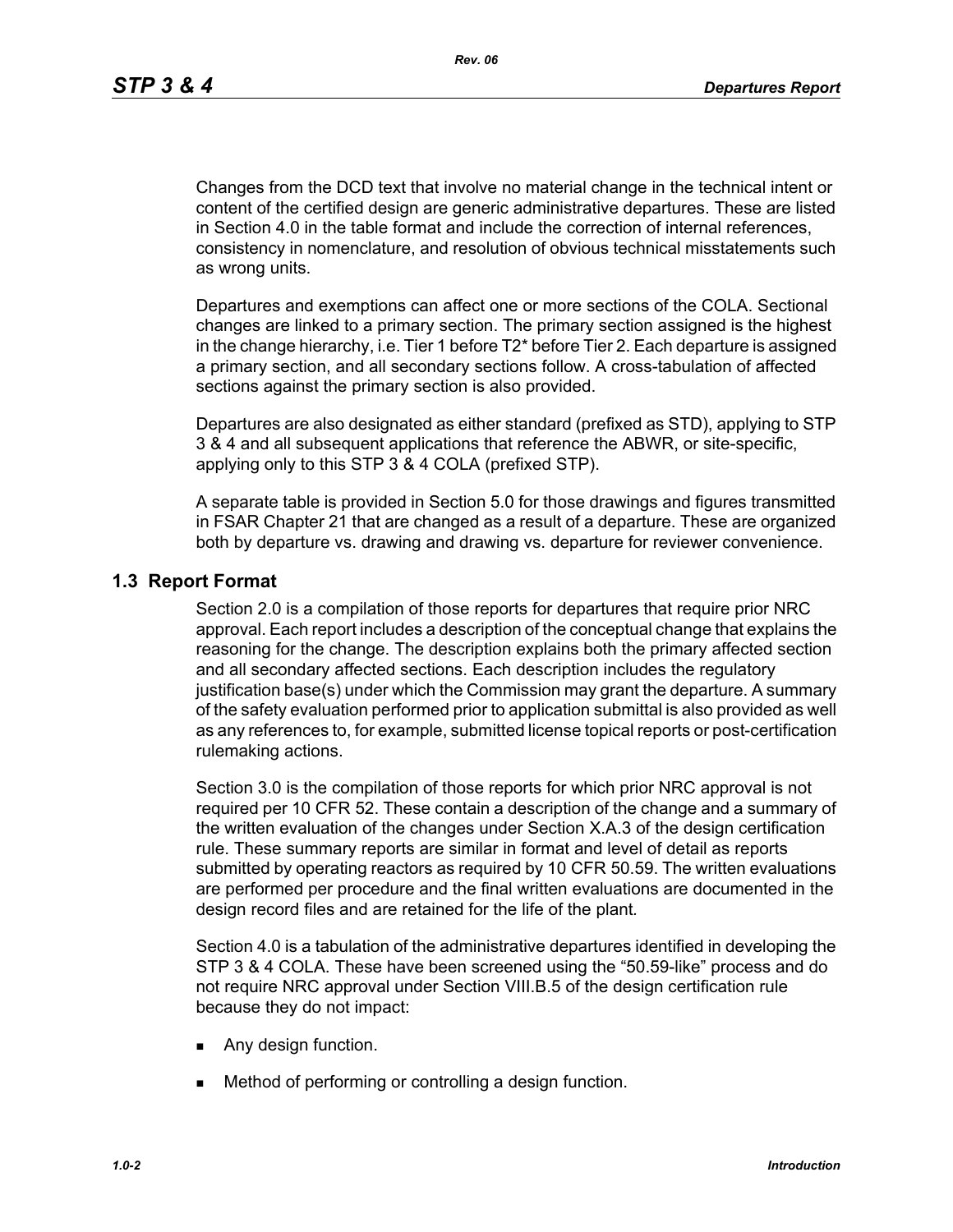An evaluation for demonstrating that the intended design function will be accomplished.

Section 5.0 collects and summarizes information in the form of tables contained in Sections 2.0, 3.0 and 4.0.

### **1.4 Departure Designations**

Each departure is assigned a unique identifier (see below) and every changed section lists one or more departures using that identifier in the text. Rather than repeat a description of a departure within the text of the COLA in every occurrence of that departure, changed sections are grouped around a common concept and reported once.

The first three letters differentiate between standard departures ("STD") and sitespecific departures ("STP") followed by "DEP" standing for "departure." Tier 1 departures have "T1" following the first six letters. The departures are then numbered within the primary chapter and top-level section so that a generic Tier 1 departure in Tier 1 Section 2.4.4 could have as an identifier:

#### STD DEP T1 2.4-1

The Tier 2 departure is numbered with STD followed by DEP and then Tier 2 section with an identifier:

STD DEP 5.4-1

A site-specific departure in Tier 1, Chapter 5, "Site Parameters," might be numbered:

#### STP DEP T1 5.0-1

The departure identifier for all administrative departures will be un-numbered and appear:

#### STD DEP Admin

Departures within a common FSAR chapter and section (the "X.Y" level) are identified based on the chronological order of development and are listed in no particular sequence. That is, STD DEP T1 2.4-2 is neither more nor less significant than STD DEP T1 2.4-3.

The departure identifier for departures that change the NSSS Vendor from GE to Toshiba, NSSS Vendor or Other are designated as:

STD DEP Vendor